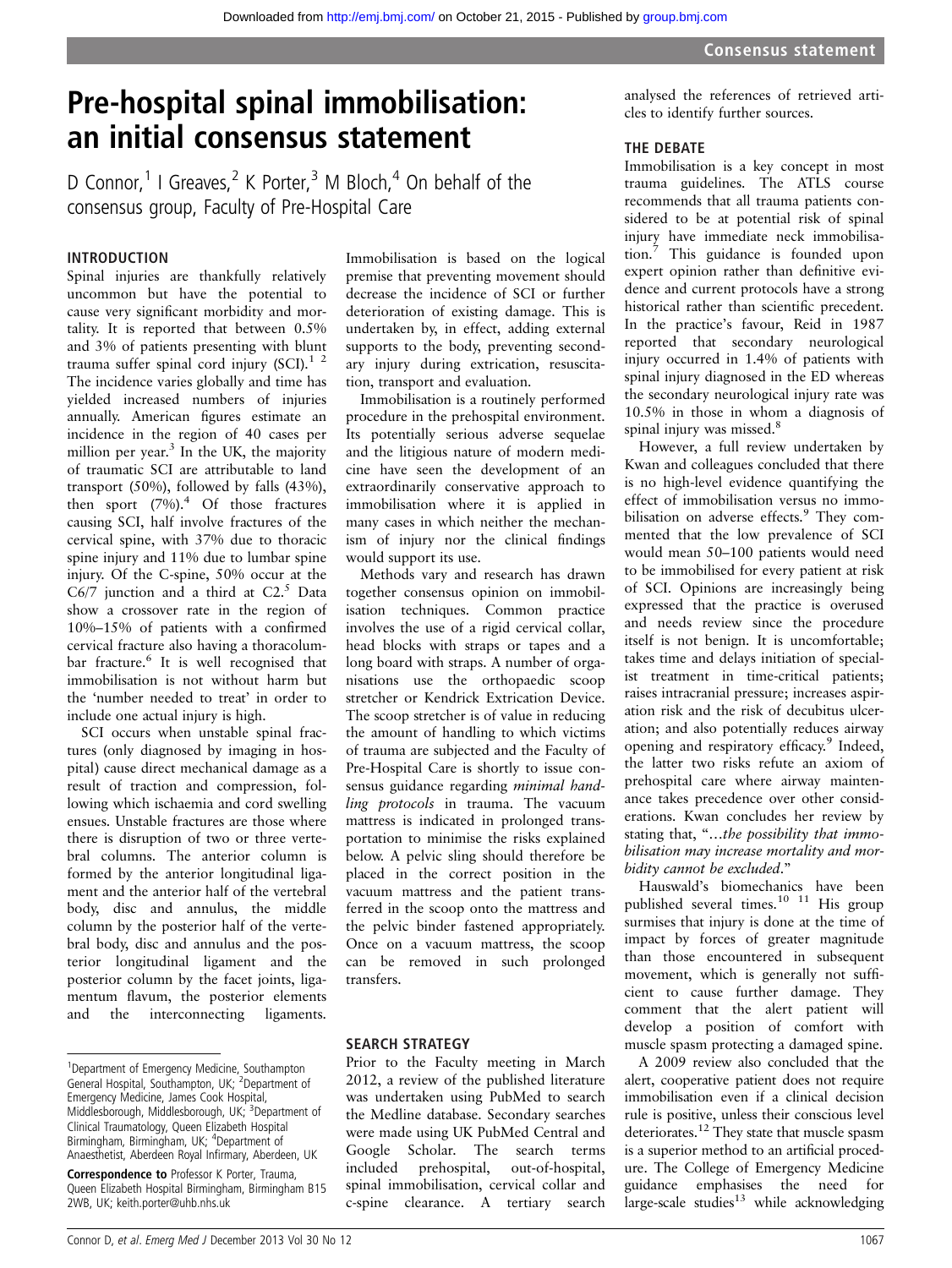#### Consensus statement

the ethical conundrum that, "the current practice…is so widely adopted and the consequences of causing or exacerbating a spinal injury so catastrophic that such trials may not be supported."

#### SELECTIVE IMMOBILISATION

Practice is shifting from blanket immobilisation to a selective approach. The question posed is whether guidelines can safely identify those with a spinal fracture or SCI. Whether selective immobilisation differs from prehospital clearance is undecided. At times the terms appear synonymous. However, an algorithm-based decision rule must only have the sensitivity to identify all occult fractures. Clearance requires a high degree of specificity that is not required when ruling-in immobilisation.

Emergency department (ED) management of spinal patients has changed over the past 10 years with the incorporation of level one evidence into x-ray procedures. There are two validated decision rules with near 100% sensitivity for significant SCI. The NEXUS rules<sup>14</sup> identified five low-risk criteria which, if met, could exclude injury:

- ▶ No midline tenderness
- $\triangleright$  No focal neurological deficit
- ▸ Normal alertness
- No intoxication
- ▸ No painful distracting injury

The Canadian C-Spine Rule (CCSR) uses low-risk and high-risk factors<sup>15</sup>:

- ▸ First, is any high-risk factor present (age greater than 65, paraesthesia, significant mechanism?)
- ▸ Second, is there any low-risk factor that allows safe assessment of range of motion? (Simple rear-end collision, sitting position in the ED, ambulatory at any time, delayed onset of pain, absence of spinal tenderness).
- ▸ Last, can the patient actively rotate their neck through 45°?

NICE guidance favoured the CCSR but chose to combine the two rules adding midline tenderness to increase sensitivity.<sup>16</sup> However, while this may appear logical, it invalidates the evidence base developed for each system and a paper comparing the two came out firmly in favour of CCSR.<sup>17</sup>

Validation of the CCSR in the prehospital setting has been undertaken and its reliability proven. Qualitative studies have shown that paramedics are comfortable using it. $18$ 

Other rules exist. American EMS physicians' algorithm indications include patients with a mechanism suggestive of clinical risk and at least one of the following: an altered

mental status, evidence of intoxication, distracting painful injury, neurological deficit or spinal tenderness.<sup>1</sup>

Mechanism of injury is commonly used as being a predictor of injury and is component of the CCSR, despite being excluded from the NEXUS guidance. The American College of Neurological Surgeons emphasises it as the main factor mandating immobilisation over examination in the prehospital setting.<sup>20</sup> Refuting this, other series show no link between mechanism and outcome.21

JRCALC guidance suggests that all patients should be initially immobilised if the mechanism of injury is suggestive of SCI.22 The guidance gives a list of criteria which, if absent, allow removal of immobilisation. The recent 2011 update stresses that suspicion of thoracic and lumbar injury despite a 'cleared' C-spine warrants full immobilisation. The current lack of a clear consensus potentiates the risk of litigation, as no matter which guideline is used, expert witnesses will be found who will argue against it.

#### CONSENSUS OUTCOMES

The consensus meeting held by the Faculty of Pre-hospital Care aimed to clarify the practice of immobilisation. Preliminary discussions highlighted salient points that required discussion. The conclusions of the consensus group are given below.

1. The long spinal board is an extrication device solely. Manual in-line stabilisation is a suitable alternative to a cervical collar.

With respect to methods of immobilisation, a firm distinction was made between extrication and transport/evacuation. The Faculty recommends the use of a long board solely as an extrication device and not for the transport of patients to hospital. For this purpose, a scoop stretch or vacuum mattress should be used. Not only does this abate pressure effects but limits the exposure of patients to unnecessary and detrimental log rolling. It was also felt that manual in-line stabilisation is an appropriate substitute for a cervical collar and may well be better in certain patients such as those with a compromised airway, possible raised intracranial pressure, combative patients and children. However, if a cervical collar is used, this should be correctly sized and fitted. Incorrect use may give a false sense of security and the patient should still be fully immobilised. Once fully immobilised, the collar may be loosened to reduce discomfort, reduce intracranial

pressure and potentially facilitate airway management.

2. An immobilisation algorithm may be adopted although the content of this remains undefined.

Selective immobilisation algorithms are viable in the UK prehospital setting. Using algorithms such as these in the prehospital environment would allow clinicians to immobilise only those who meet predefined criteria. The precise details of these prehospital criteria are yet to be decided but may well resemble the NEXUS rules. With any algorithm, a sensitivity level must be accepted that strikes a balance between prevention of SCI and use of the finite resources available. Furthermore, the practice of 'clearing the C-spine' should be aimed at including all serious injuries and treating accordingly.

The suggestion that some of the criteria in the above-mentioned guidelines might be 'weighted' was discussed although no firm conclusions were drawn. In particular, it was felt that the subjective elements (eg, mechanism of injury) could be viewed as a source of over-triage whereas objective elements such as age might be given more priority.

3. There may be potential to vary the immobilisation algorithm based on the conscious level of the patient.

It was felt that emphasis should remain on prioritising ABC in polytrauma patients. It was agreed that differentiation between the conscious and unconscious patient and the appropriate treatment for each should be considered in future guidelines. It may be that in the cooperative patient, immobilisation can be deferred until after the primary survey by advising the casualty to refrain from movement. This is obviously not possible in the unconscious patient, but in their case, the need for a primary survey evaluation is paramount and independent movement is less likely. These suggestions are provisional.

4. Penetrating trauma with no neurological signs does not require immobilisation.

In line with other evidence, the meeting agreed that penetrating trauma to the spine does not require immobilisation in the absence of overt neurological signs.

5. 'Standing take down' practice should be avoided.

It was also agreed that the practice of a 'standing take down' where a person who is wandering around with an element of neck pain gets placed against an upright spinal board and placed horizontal and then immobilised is seldom, if ever, warranted.

6. In the conscious patient with no overt alcohol or drugs on board and with no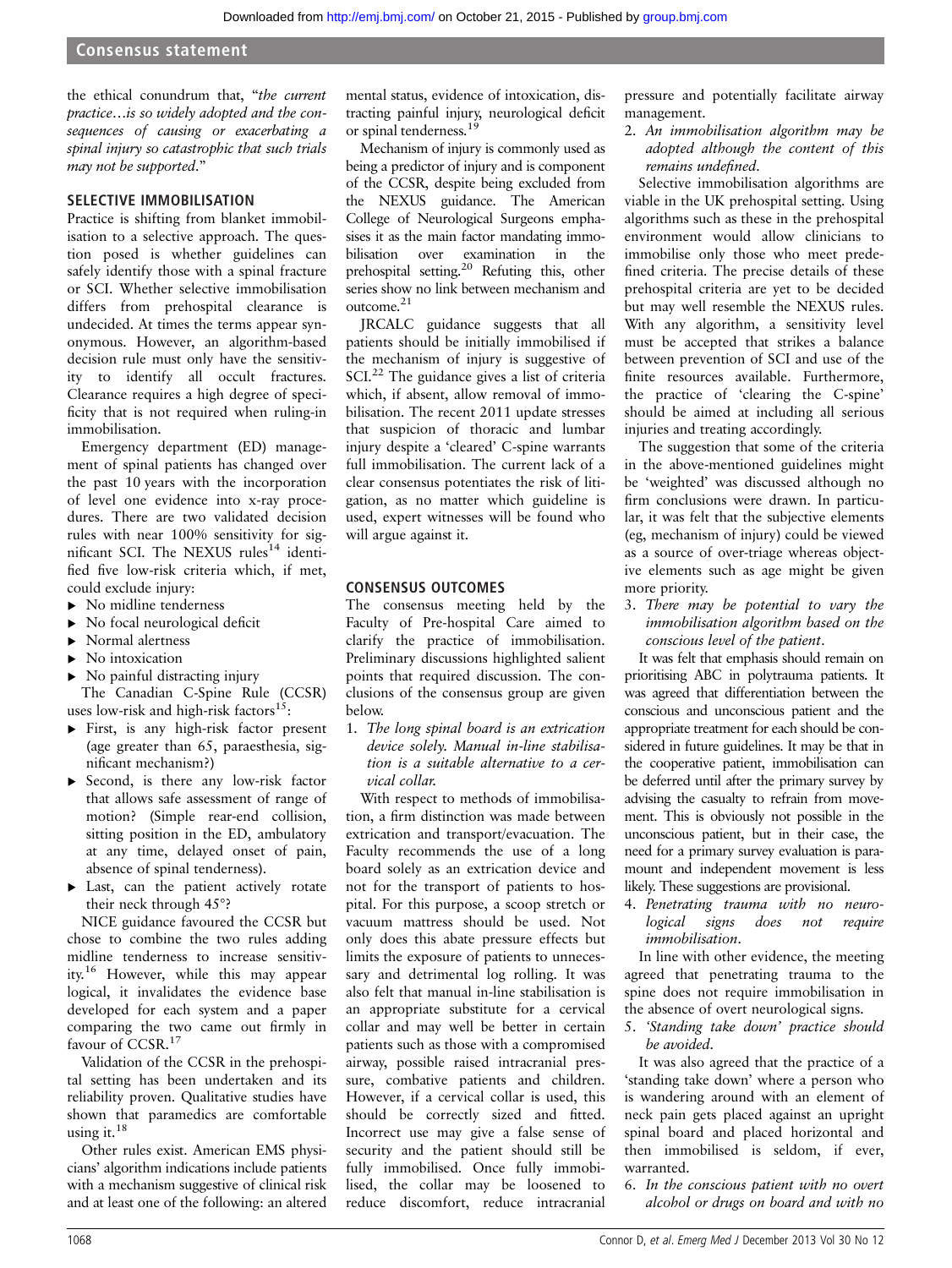major distracting injuries, the patient, unless physically trapped should be invited to self-extricate and lie on the trolley cot. Likewise, for the nontrapped patient who has self-extricated, they can be walked to the vehicle and then laid supine, examined and then if necessary immobilised.

This may seem like a quantum leap but was felt by many involved within the consensus process to be a justified balance of risks versus benefits as previously described and supported by Hauswald's work.10 11 With regards to this recommendation, one should err on the side of safety and if there is any question as to whether the patient fulfils the requirements described, then immobilisation should occur unless this will compromise the patient in any other way.

7. Further research into effective, practical and safe immobilisation practice, and dissemination of this, is required.

The consensus group emphasised the differences between the prehospital environment and secondary care and the unique challenges prehospital practice presents. As a result, in-hospital guidelines cannot be assumed to be directly transferable. Research in this area is needed and research-supported practices will, the group believes, lead to advances in care, which should be widely disseminated via reproducible education and training. Subsequent audit of the new practice will allow refinements and changes to be instigated.

#### CONCLUSIONS

The consensus group was absolutely clear that a change is needed from a policy of immobilising necks as much for the protection of the clinician as for that of the patient, to a system of selective immobilisation designed to reduce the risks to the trauma victim.

It is important to remember, however, that voluntary aid organisations will be looking for guidance in this challenging area. For these practitioners, guidance for the 'non-professional' managing trauma should err towards the side of over triage. They could with benefit, however, be made aware that cervical collars are not the panacea that they are often made out to be and that manual in-line stabilisation (MILS) is often a more beneficial and acceptable modality compared with triple immobilisation. They should also be encouraged to consider moving away from spinal boards towards non-metallic scoops and the concept of minimal handling.

Contributors The literature search and programme presentation was produced by DC and MB. The consensus paper was written by all contributors. The delivery of the consensus process was coordinated by Professor KP.

Funding Faculty of Pre-Hospital Care.

#### Competing interests None.

Provenance and peer review Commissioned; internally peer reviewed.

► Additional material is published online only. To view please visit the journal online [\(http://dx.doi.org/10.](http://dx.doi.org/10.1136/emermed-2013-203207) [1136/emermed-2013-203207](http://dx.doi.org/10.1136/emermed-2013-203207))

To cite Connor D, Greaves I, Porter K, et al. Emerg Med J 2013;30:1067-1069.

Received 17 September 2013 Accepted 23 September 2013

Emerg Med J 2013;30:1067–1069. doi:10.1136/emermed-2013-203207

#### REFERENCES

- 1 Cameron P, Bagge B, McNeil J, et al. The trauma registry as a statewide quality improvement tool. J Trauma 2005;59:1469–76.
- 2 Burney R, Maio R, Maynard F, et al. Incidence, characteristics, and outcomes of spinal cord injury at trauma centers in North America. Arch Surg 1993;128:596–9.
- 3 The National Spinal Cord Injury Statistic Center. Spinal Cord Injury: facts and figures at a glance. Birmingham, Alabama: University of Alabama at Birmingham National Spinal Injury Center, 1998.
- 4 Aung T, El Masry W. Audit of a British Centre for spinal injury. Spinal Cord 1997;35:147-50.
- 5 Spinal Cord Association. Preserving and developing the National Spinal Cord Injury Service: Phase 2 seeking the evidence. Research Report, May 2009.
- 6 Winslow J, Hensberry R, Bozeman W, et al. Risk of thoracolumbar fractures in victims of motor vehicle

collisions with cervical spine fractures. J Trauma 2006;61:686–7.

- 7 American College of Surgeons. Advanced Trauma Life Support for Doctors. 8th edn. Chicago: American College of Surgeons, 2009.
- 8 Reid D, Henderson R, Saboe L, et al. Etiology and clincal course of missed spine fractures. J Trauma 1987;27:980–6.
- 9 Kwan I, Bunn F, Roberts IG. Spinal Immobilisation for trauma patients (Review). Prepared and maintained by The Cochrane Collaboration. Published in The Cochrane Library 2009, Issue 1.
- 10 Hauswald M, Braude D. Spinal immobilization in trauma patients: is it really necessary? Curr Opin Crit Care 2002;8:566–70.
- 11 Hauswald M, Ong G, Tandberg D, et al. Out-of-hospital spinal immobilization: its effect on neurologic injury. Acad Emer Med 1998;5:214–21.
- 12 Blackham J, Benger J. 'Clearing' the cervical spine in conscious trauma patients. J Trauma 2009;11:93–109.
- 13 The College of Emergency Medicine Clinical Effectiveness Committee. Guideline on the management of alert, adult patients with a potential cervical spine injury in the Emergency Department. London: College of Emergency Medicine, 2010.
- 14 Hoffman J, Mower W, Wolfson A, et al. Validity of a set of clinical criteria to rule out injury to the cervical spine in patients with blunt trauma. National Emergency X-Radiography Utilization Study Group. N Engl J Med 2000;343:94–9.
- 15 Stiell I, Wells G, Vandemheen K, et al. The Canadian C-spine rule for radiography in alert and stable trauma patients. JAMA 2001;286:1841–8.
- National Institute for Health and Clinical Excellence. NICE clinical guidance 56: Triage, assessment, investigation and early management of head injury in infants, children and adults. NICE, 2007.
- 17 Stiell I, Clement C, McKnight D, et al. The Canadian C-spine rule versus the NEXUS low-risk criteria in patients with trauma. N Engl J Med 2003;349:2510–18.
- 18 Vaillancourt C, Stiell I, Beaudoin T, et al. The out-of-hospital validation of the Canadian C-Spine Rule by paramedics. Ann Emerg Med 2009;54:663–71.
- 19 Domeier R. National Association of EMS Physicians Position Paper: Indications for pre-hospital spinal immobilization. Prehosp Emerg Care 1999;3:251–3.
- 20 McCormick P. Cervical spine immobilization before admission to hospital. Section on Disorders of the spine and peripheral nerves in: American Association of Neurological Surgeons. Neurosurgery 2002;50 (suppl):S7–S17.
- 21 Domeier R, Evans R, Swor R, et al. The reliability of pre-hospital clinical evaluation for potential spinal injury is not affected by mechanism of injury. Prehosp Emer Care 1999;3:251–3.
- 22 Joint Royal Colleges Ambulance Liaison Committee. Neck and back trauma. JRCALC, 2006.